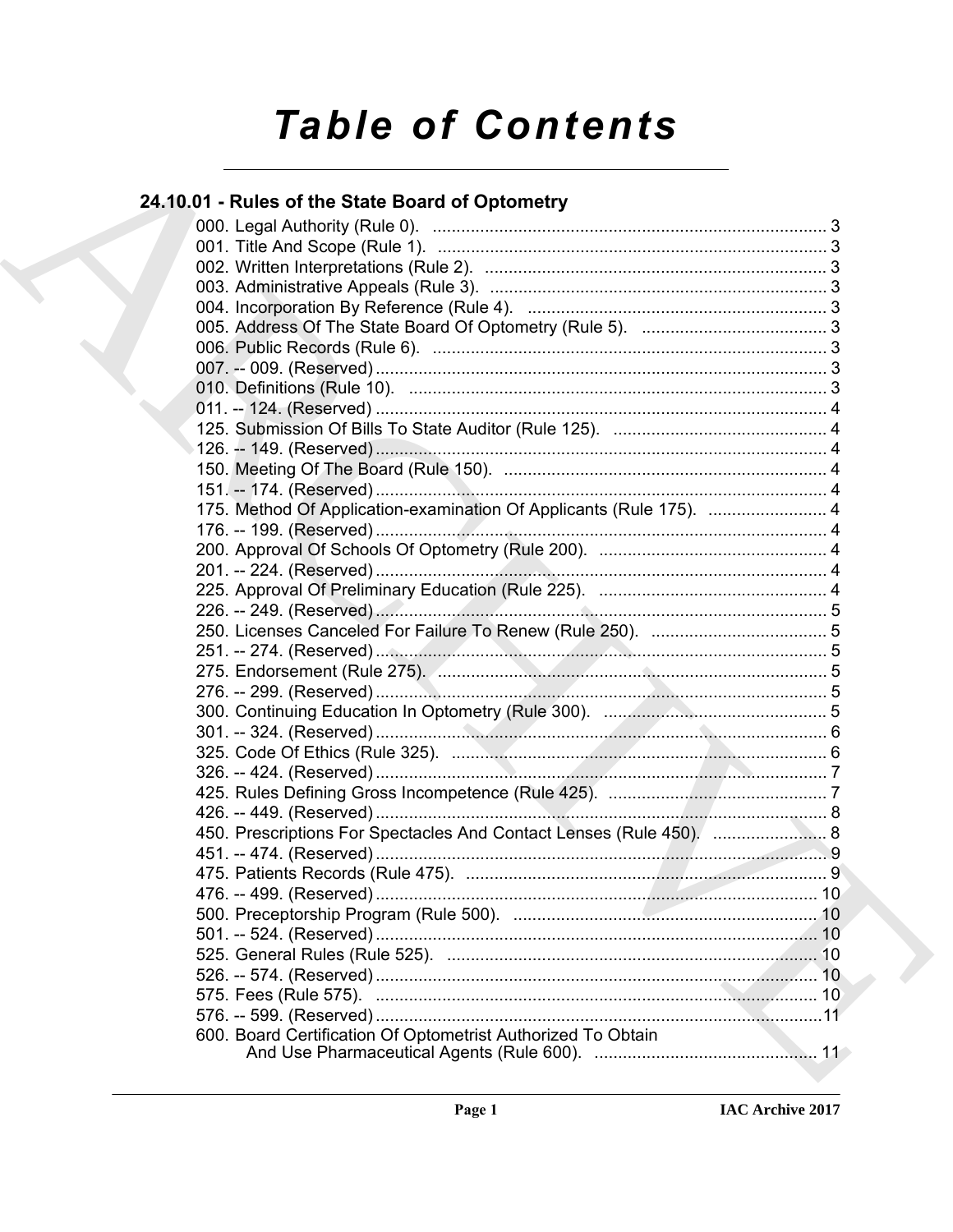## *Table of Contents (cont'd)*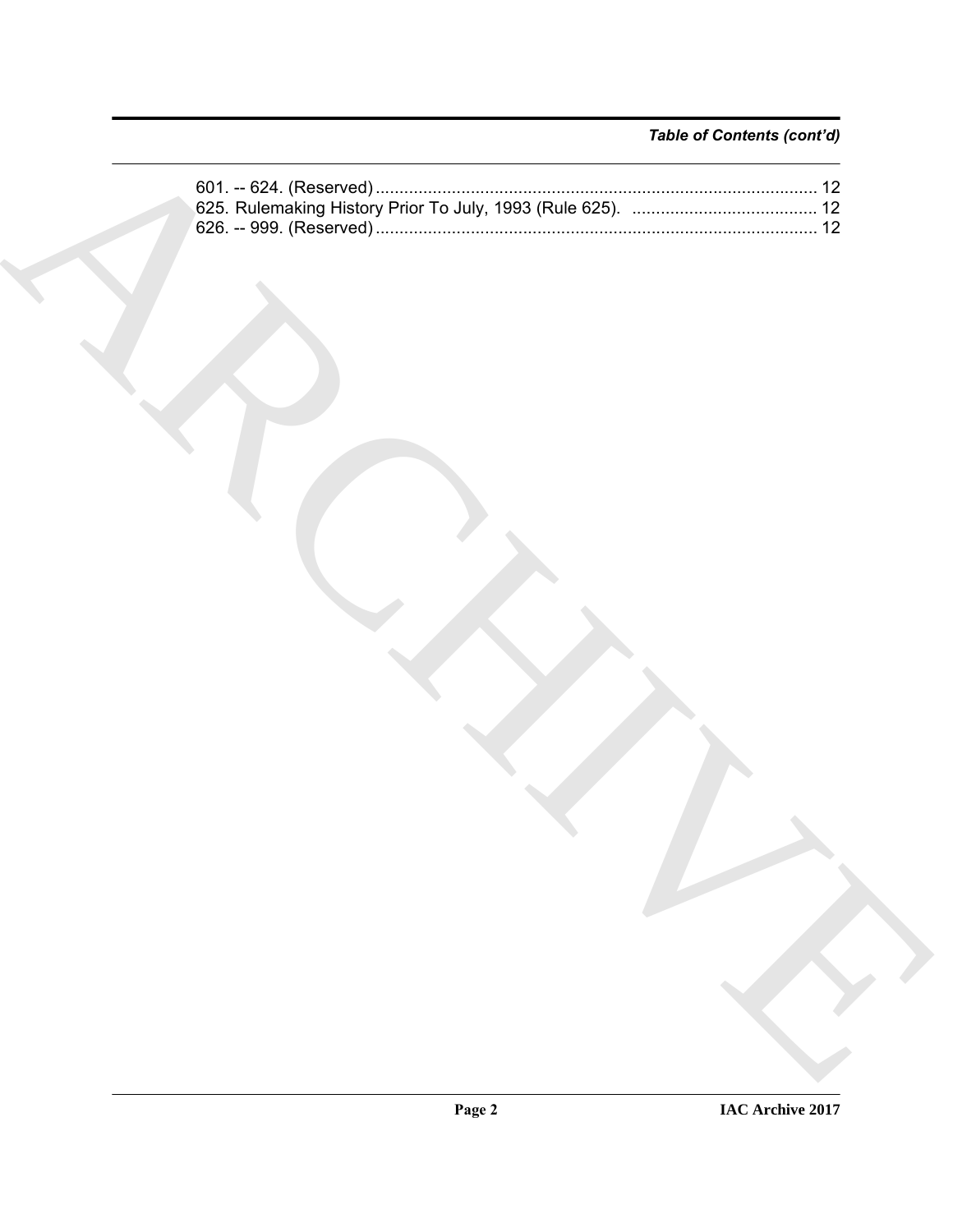#### **IDAPA 24 TITLE 10 CHAPTER 01**

#### **24.10.01 - RULES OF THE STATE BOARD OF OPTOMETRY**

#### <span id="page-2-1"></span><span id="page-2-0"></span>**000. LEGAL AUTHORITY (RULE 0).**

These rules are hereby prescribed and established pursuant to the authority vested in the State Board of Optometry by the provisions of Section 54-1509, Idaho Code. (7-1-93) the provisions of Section 54-1509, Idaho Code.

#### <span id="page-2-2"></span>**001. TITLE AND SCOPE (RULE 1).**

These rules shall be cited as IDAPA 24.10.01, "Rules of the State Board of Optometry." (7-1-93)

#### <span id="page-2-3"></span>**002. WRITTEN INTERPRETATIONS (RULE 2).**

The board may have written statements that pertain to the interpretation of the rules of this chapter. Such interpretations, if any, are available for public inspection and copying at cost in the main office of the Bureau of Occupational Licenses. (3-15-02) Occupational Licenses.

#### <span id="page-2-4"></span>**003. ADMINISTRATIVE APPEALS (RULE 3).**

Administrative appeals shall be governed by the Administrative Procedure Act, Title 67, Chapter 52, Idaho Code.  $(3-15-02)$ 

<span id="page-2-5"></span>**004. INCORPORATION BY REFERENCE (RULE 4).**

These rules do not incorporate by reference any document other than those sections of Idaho Code so referenced. (3-15-02)

### <span id="page-2-6"></span>**005. ADDRESS OF THE STATE BOARD OF OPTOMETRY (RULE 5).**

**24.10.01 - RULES OF THE STATE BOARD OF OPTOMETRY**<br> **[CH](mailto:opt@ibol.idaho.gov)ARCHIVE COMPARTION (RULES)**<br> **CHARCHIVE COMPARTIES AND ASSESS OF THE STATE BOARD OF OPTOMETRY**<br>
THE ARCHIVE SCOTISTIC TIP (1997)<br> **CHARCHIVE COMPARTIES AND SCOTISTIC** The office of the State Board of Optometry is located within the Bureau of Occupational Licenses, 700 W. State Street, Boise, Idaho 83702. The Bureau is open between the hours of 8:00 a.m. and 5:00 p.m. each day except Saturdays, Sundays and holidays. The telephone number of the Board is (208) 334-3233. The Board's fax number is (208)  $334-3945$ . The Board's e-mail address is opt@ibol.idaho.gov. The Board's official website is http://<br>www.ibol.idaho.gov. (3-15-02) www.ibol.idaho.gov.

#### <span id="page-2-7"></span>**006. PUBLIC RECORDS (RULE 6).**

The records associated with the State Board of Optometry are subject to the provisions of the Idaho Public Records<br>Act, Title 74, Chapter 1, Idaho Code. (3-15-02) Act, Title 74, Chapter 1, Idaho Code.

#### <span id="page-2-8"></span>**007. -- 009. (RESERVED)**

#### <span id="page-2-9"></span>**010. DEFINITIONS (RULE 10).**

<span id="page-2-13"></span><span id="page-2-12"></span><span id="page-2-11"></span><span id="page-2-10"></span>**01. Board**. The State Board of Optometry as prescribed in Section 54-1503, Idaho Code. (7-1-93)

**02.** Bureau. The Bureau of Occupational Licenses as prescribed in Sections 54-1509 and 67-2602, Idaho Code. (3-15-02) Idaho Code. (3-15-02)

**03.** Low Vision. Refer to Section 54-1501(5), Idaho Code, correcting defects may include low vision thinited to low vision rehabilitation. (7-1-97) but is not limited to low vision rehabilitation.

<span id="page-2-14"></span>**04. Opticianry**. The professional practice of filling prescriptions from a licensed optometrist or ophthalmologist for ophthalmic lenses, contact lenses, and any other ophthalmic device used to improve vision. Opticianry does not include prescriptive authority. (3-29-10)

<span id="page-2-15"></span>**05. Vision Therapy**. Any person who assesses, diagnoses, treats, or prescribes treatment for conditions of the visual system or manages a patient with vision therapy, visual training, visual rehabilitation, orthoptics or eye exercises or who hold him/herself out as being able to do so for the rehabilitation and/or treatment of physical, physiological, sensorimotor, neuromuscular or perceptual anomalies of the eyes or vision system or who prescribes or utilizes lenses, prisms, filters, occlusion or other devices for the enhancement, rehabilitation and/or treatment of the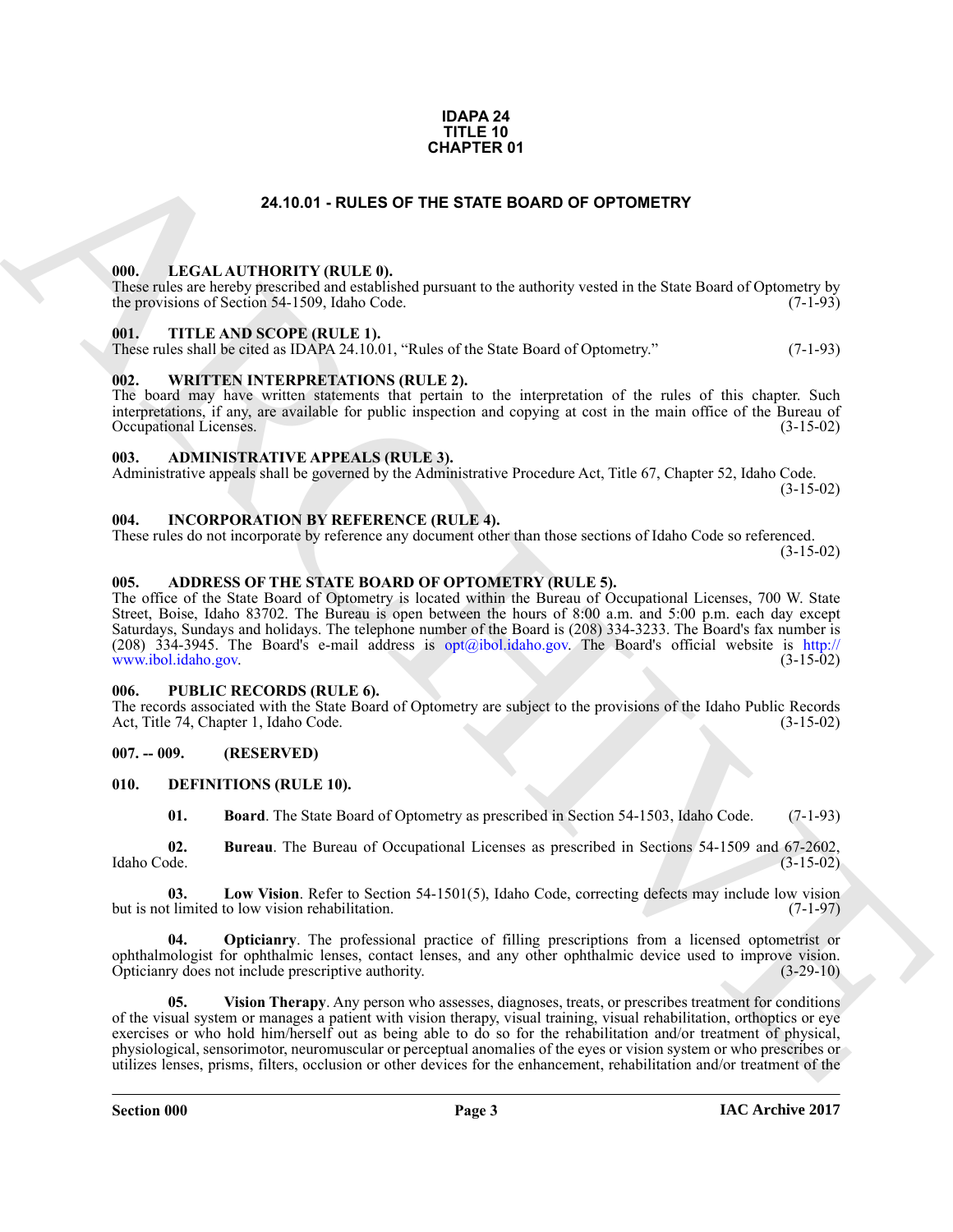#### <span id="page-3-0"></span>**011. -- 124. (RESERVED)**

#### <span id="page-3-17"></span><span id="page-3-1"></span>**125. SUBMISSION OF BILLS TO STATE AUDITOR (RULE 125).**

#### <span id="page-3-2"></span>**126. -- 149. (RESERVED)**

#### <span id="page-3-12"></span><span id="page-3-3"></span>**150. MEETING OF THE BOARD (RULE 150).**

#### <span id="page-3-14"></span><span id="page-3-13"></span><span id="page-3-5"></span><span id="page-3-4"></span>**151. -- 174. (RESERVED)**

|                            |     | <b>Bureau of Occupational Licenses</b>                                                                                                                                                                                                                                                                                                                                                                             | <b>Rules of the State Board of Optometry</b>                                                                |             |
|----------------------------|-----|--------------------------------------------------------------------------------------------------------------------------------------------------------------------------------------------------------------------------------------------------------------------------------------------------------------------------------------------------------------------------------------------------------------------|-------------------------------------------------------------------------------------------------------------|-------------|
|                            |     | visual system or prevention of visual dysfunctions, except under the supervision and management of a licensed<br>optometrist, is engaged in the practice of optometry.                                                                                                                                                                                                                                             |                                                                                                             | $(7-1-97)$  |
| $011. - 124.$              |     | (RESERVED)                                                                                                                                                                                                                                                                                                                                                                                                         |                                                                                                             |             |
| 125.                       |     | SUBMISSION OF BILLS TO STATE AUDITOR (RULE 125).<br>All vouchers to be submitted to the State Auditor for payment out of the State Board of Optometry fund shall be<br>approved by the Board and verified by the Secretary as authorized by the Board.                                                                                                                                                             |                                                                                                             | $(7-1-93)$  |
| $126. - 149.$              |     | (RESERVED)                                                                                                                                                                                                                                                                                                                                                                                                         |                                                                                                             |             |
| <b>150.</b>                |     | <b>MEETING OF THE BOARD (RULE 150).</b><br>The Board shall meet at least annually and at other such times and places as designated by the Chairman or upon<br>written request of any two members of the Board. All meetings shall be held in accordance with the Idaho Open<br>Meeting Law, Chapter 23, Title 67, Idaho Code.                                                                                      |                                                                                                             | $(4-4-13)$  |
| $151. - 174.$              |     | (RESERVED)                                                                                                                                                                                                                                                                                                                                                                                                         |                                                                                                             |             |
| 175.                       |     | <b>METHOD OF APPLICATION-EXAMINATION OF APPLICANTS (RULE 175).</b><br>Applications for license shall be made on forms approved by the Board.                                                                                                                                                                                                                                                                       |                                                                                                             | $(4-4-13)$  |
|                            | 01. | Application. The application must be accompanied by:                                                                                                                                                                                                                                                                                                                                                               |                                                                                                             | $(4-4-13)$  |
|                            | a.  | The required fee.                                                                                                                                                                                                                                                                                                                                                                                                  |                                                                                                             | $(7-1-93)$  |
|                            | b.  |                                                                                                                                                                                                                                                                                                                                                                                                                    | A passport style photograph, taken within one $(1)$ year prior to the date of making the application.       | $(4-4-13)$  |
|                            | c.  | A complete transcript of credits from any college of optometry attended.                                                                                                                                                                                                                                                                                                                                           |                                                                                                             | $(7-1-93)$  |
|                            | d.  | A photocopy of any diplomas granted by any college of optometry.                                                                                                                                                                                                                                                                                                                                                   |                                                                                                             | $(7-1-93)$  |
|                            | e.  |                                                                                                                                                                                                                                                                                                                                                                                                                    | A copy of certified results establishing successful passage of the required examinations. (3-30-01)         |             |
|                            | 02. | shall be reviewed for licensure.                                                                                                                                                                                                                                                                                                                                                                                   | Application Review. Only fully completed applications accompanied by appropriate documents                  | $(3-30-01)$ |
|                            | 03. | the National Board of Examiners in Optometry Examination (NBEOE) and the Board approved jurisprudence<br>examination. A passing grade for the NBEOE shall be that established by the test provider. The passing grade for the<br>jurisprudence examination shall be seventy-five percent (75%). A passing score on all examinations shall be<br>necessary to qualify for a license to practice Optometry in Idaho. | <b>Exam Content</b> . The written and the practical portions of the Idaho examination shall be all parts of | $(4-4-13)$  |
| $176. - 199.$              |     | (RESERVED)                                                                                                                                                                                                                                                                                                                                                                                                         |                                                                                                             |             |
| 200.<br>Licenses in Boise. |     | APPROVAL OF SCHOOLS OF OPTOMETRY (RULE 200).<br>The State Board of Optometry recognizes as reputable and in good standing the schools and colleges of optometry<br>which have met the standards set by the Accreditation Council on Optometric Education, or its successor agency, a<br>list of which may be obtained from the secretary of the Board or from the office of the Bureau of Occupational             |                                                                                                             | $(4-4-13)$  |
| $201. - 224.$              |     | (RESERVED)                                                                                                                                                                                                                                                                                                                                                                                                         |                                                                                                             |             |
| 225.                       |     | APPROVAL OF PRELIMINARY EDUCATION (RULE 225).<br>The State Board of Optometry recognizes the preliminary education prerequisites for entry into a school, college or<br>university of optometry approved by the Council on Optometric Education of the American Optometric Association<br>as adequate preliminary education prerequisites for licensing in Idaho.                                                  |                                                                                                             | $(7-1-93)$  |
|                            |     |                                                                                                                                                                                                                                                                                                                                                                                                                    |                                                                                                             |             |

### <span id="page-3-16"></span><span id="page-3-15"></span><span id="page-3-6"></span>**176. -- 199. (RESERVED)**

### <span id="page-3-11"></span><span id="page-3-7"></span>**200. APPROVAL OF SCHOOLS OF OPTOMETRY (RULE 200).**

#### <span id="page-3-8"></span>**201. -- 224. (RESERVED)**

#### <span id="page-3-10"></span><span id="page-3-9"></span>**225. APPROVAL OF PRELIMINARY EDUCATION (RULE 225).**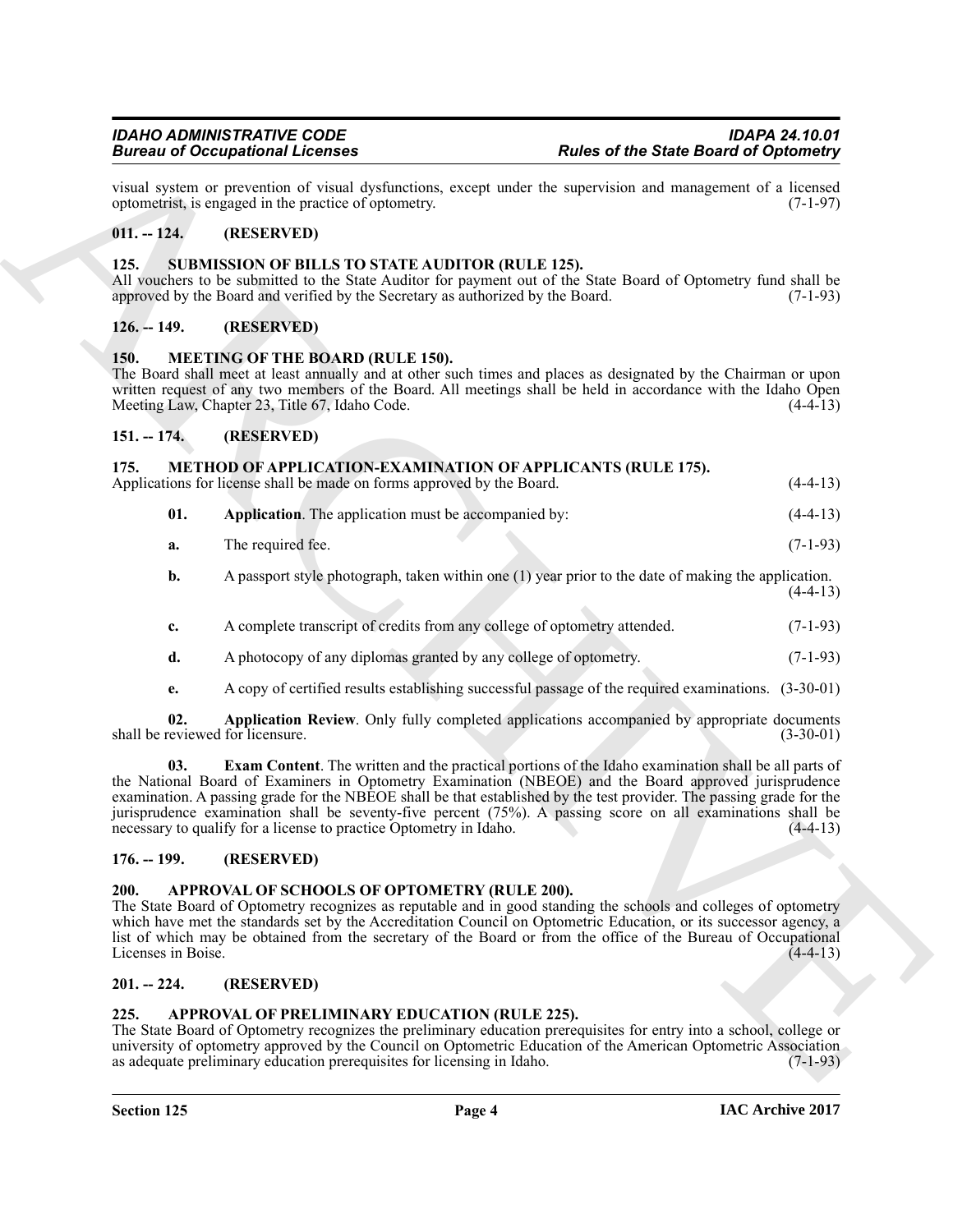#### <span id="page-4-0"></span>**226. -- 249. (RESERVED)**

#### <span id="page-4-11"></span><span id="page-4-1"></span>**250. LICENSES CANCELED FOR FAILURE TO RENEW (RULE 250).**

A license that has been canceled for failure to renew may be reinstated in accordance with Section 67-2614, Idaho Code. Any person whose license to practice optometry has been canceled for failure to renew for a period of more than five  $(5)$  years must apply for a new license in accordance with the requirements of Section 67-2614, Idaho Code.  $(3-24-17)$ 

### <span id="page-4-2"></span>**251. -- 274. (RESERVED)**

#### <span id="page-4-8"></span><span id="page-4-3"></span>**275. ENDORSEMENT (RULE 275).**

<span id="page-4-10"></span>**01. Endorsement**. Any person who presents to the Board of Optometry a certified copy of a certificate or license of registration which he holds in good standing in another state or a foreign country, which state or foreign country has similar requirements for licensing or registration as is provided for new applicants in Idaho (including therapeutic privileges), may apply to the Board for the issuance of a license to practice optometry in the state of Idaho. (4-5-00)  $\lambda$ Idaho. (4-5-00)

<span id="page-4-9"></span>**02. Conditions to be Granted a License**. The right to be granted a license to practice optometry in also subject to the following conditions set out below: (7-1-93) Idaho is also subject to the following conditions set out below:

**a.** The submission of a completed application meeting the requirements of Subsection 175.01 represents the applicable fee. (4-5-00) including the applicable fee.

**b.** That the license or certificate of registration of the applicant shall not have been suspended or revoked by any state or country or subject to any pending or unresolved licensure action in any state or country. That the applicant must not have committed any act which would constitute a violation of the Optometry Act or Board<br>Rules. (4-5-00) Rules.  $(4-5-00)$ 

For those licensed in another state the applicant must document to the Board for approval, the education, training, and examination for diagnostic and therapeutic privileges in the other state and return the state of Idaho law examination. (3-30-07) Idaho law examination.

**d.** That the applicant has been engaged in the practice of optometry continuously for three (3) of the (4) years. (3-30-07) last four  $(4)$  years.

#### <span id="page-4-4"></span>**276. -- 299. (RESERVED)**

#### <span id="page-4-5"></span>**300. CONTINUING EDUCATION IN OPTOMETRY (RULE 300).**

#### <span id="page-4-7"></span><span id="page-4-6"></span>**01. Hours Required, Advance Approval**. (4-11-15)

**a.** Until January 1, 2017, each optometrist licensed by the state of Idaho shall attend, in each twelvemonth (12) period preceding the renewal of his license, a minimum of twelve (12) full hours of approved optometric continuing education courses or meetings. continuing education courses or meetings.

**b.** Effective January 1, 2017, each optometrist licensed by the state of Idaho shall attend in each calendar year prior to license renewal, a minimum of twelve  $(12)$  full hours of approved optometric continuing education courses or meetings.  $(4-11-15)$ education courses or meetings.

**Euros of Occupational Licenses**<br>
26. 20. **EUROS CANCILLE POR EXALUATE TO RENEW (RULE 251).**<br>
26. 26. **EUROS CANCILLE POR EXALUATE TO RENEW (RULE 251).**<br>
ARCHIVE SCANDING TO RENEW TO RENEW (RULE 251).<br>
A LOCAL SCAND CAN C **c.** Approved optometric continuing education courses or meetings shall be those post-graduate optometric education courses or meetings approved in advance by the Board of Optometry or post-graduate study sessions or seminars at an accredited school or college of optometry. In addition, all Council on Optometric Practitioners Education (COPE) approved courses are approved for continuing education credit. If an optometrist attends or plans to attend a course of study or seminar which has not been approved in advance, he may petition the Board for approval of that educational course of study, setting forth a description of the course. The Board may, in its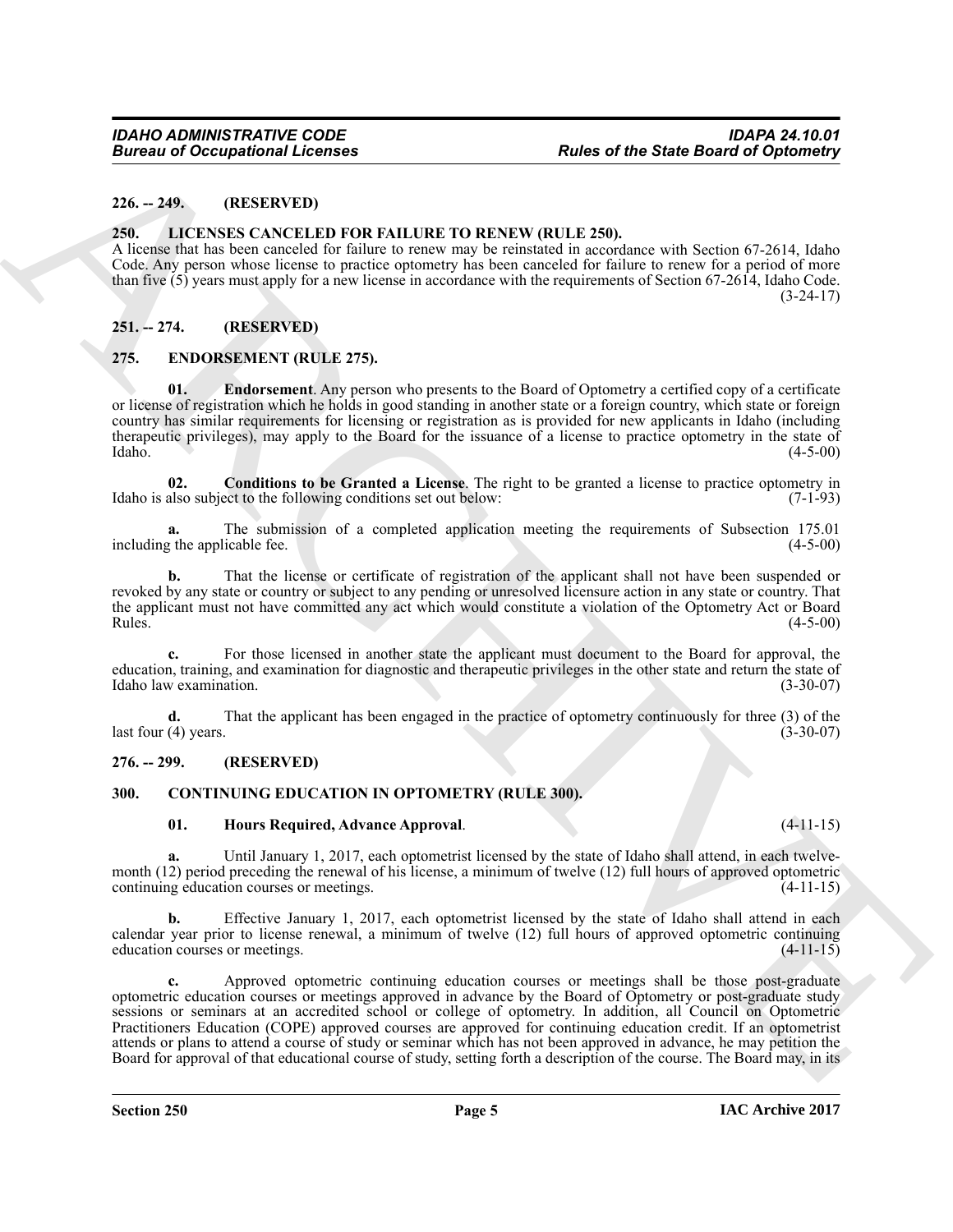discretion, approve the course upon review of the material submitted either in advance or after completion of the course. (4-11-15)  $\frac{1}{4}$  (4-11-15)

#### <span id="page-5-5"></span>**02. Additional Hours Required to Use Therapeutic Pharmaceutical Agents**. (4-11-15)

**a.** Until January 1, 2017, each optometrist licensed by the state of Idaho to use therapeutic pharmaceutical agents shall attend, in each twelve-month (12) period preceding the renewal of his license, a minimum of six (6) additional full hours of approved optometric courses or meetings. (4-11-15) minimum of six  $(6)$  additional full hours of approved optometric courses or meetings.

**b.** Effective January 1, 2017, each optometrist licensed by the state of Idaho to use therapeutic pharmaceutical agents shall attend in each calendar year prior to license renewal, a minimum of six (6) additional full hours of approved optometric courses or meetings.

**c.** This six (6) hours of continuing education must be in courses involving ocular pharmacology and/ or advanced ocular disease and are in addition to the twelve (12) hours of continuing education required under<br>Subsection 300.01. (4-11-15) Subsection 300.01.

<span id="page-5-7"></span>**03. Correspondence/Home Study Courses/Observation**. The Board allows credit for correspondence courses, individual home study and observation that is germane to the practice of optometry. No more than nine (9) hours of continuing education shall be permitted each year in correspondence courses or other continuing education obtained from "home study" courses or observation. (3-24-17) continuing education obtained from "home study" courses or observation.

<span id="page-5-11"></span>**04. Waiver of Requirements**. The Board of Optometry shall waive the continuing education requirement for the first license renewal after initial licensure. The Board of Optometry may, upon application, waive the requirements of this rule in cases involving illness, unusual circumstances interfering with the optometrist's ability to practice or inability to conform to the rules due to military duty.  $(3-15-02)$ ability to practice or inability to conform to the rules due to military duty.

<span id="page-5-10"></span>**05. Renewal Application Form**. Each licensed Idaho optometrist will be furnished a license renewal application form by the State Board of Optometry on which each optometrist shall attest on their annual license renewal application that they have satisfied the continuing education requirements. False attestation of satisfaction of the continuing education requirements on a renewal application shall subject the licensee to disciplinary action.

 $(3-20-04)$ 

<span id="page-5-8"></span><span id="page-5-6"></span>**06.** Audit. The Board may conduct audits to confirm that the continuing education requirements have been met. In the event a licensee fails to provide the Board with acceptable documentation of the hours attested to on the renewal application, the license will not be renewed. (3-20-04) the renewal application, the license will not be renewed.

Brainers of Occupational Licensies<br>
distributed by the state of the State Brainers of Consider and State and State and State and State Consider and State<br>
developed the state of the state and state and state and state and **07. Documentation of Attendance**. It shall be necessary for each licensed Idaho optometrist to provide documentation verifying attendance or completion of continuing education by securing authorized signatures, documentation, or electronic verification from the course instructors, providers, or sponsoring institution substantiating any hours attended by the licensee. This documentation must be maintained by the licensee and provided upon request by the Board or its agent. (4-4-13) provided upon request by the Board or its agent.

<span id="page-5-9"></span>**08.** Excess Hours. A licensee may carryover a maximum of six (6) hours of continuing education to meet the next year's continuing education requirement. Excess hours may be used only during the next renewal period and may not be carried forward more than one (1) year. (4-11-15) period and may not be carried forward more than one  $(1)$  year.

### <span id="page-5-0"></span>**301. -- 324. (RESERVED)**

### <span id="page-5-2"></span><span id="page-5-1"></span>**325. CODE OF ETHICS (RULE 325).**

<span id="page-5-4"></span>**Patient's Visual Welfare**. The licensed optometrist shall keep the patient's visual welfare uppermost in his consideration at all times and promote the best methods of care for the visual needs of mankind.  $(7-1-93)$ 

<span id="page-5-3"></span>**02. Confidentiality**. The optometrist shall preserve information concerning his patients in confidence and not release that information unless authorized by the patient or their lawful agent. An optometrist may, however,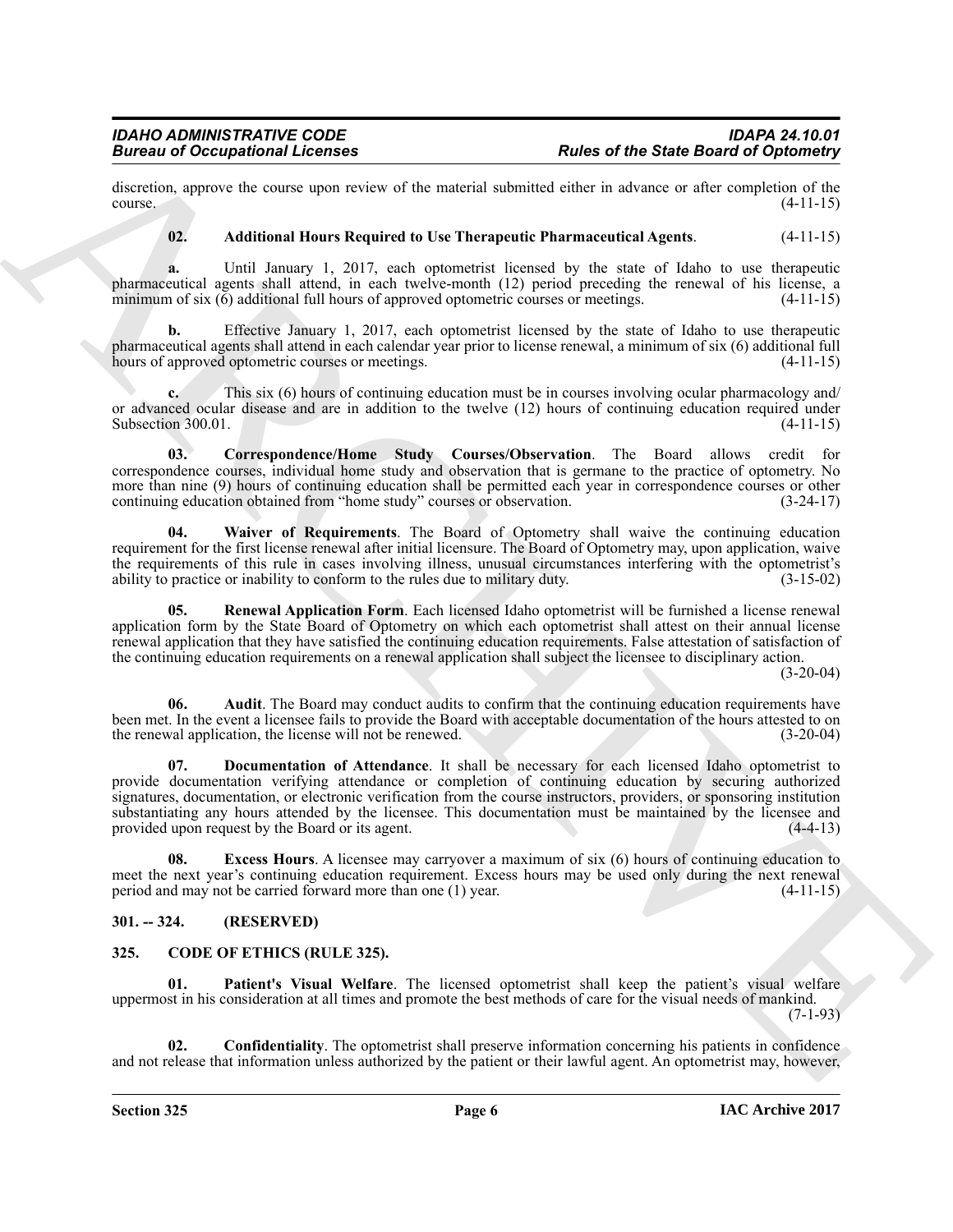supply information of an otherwise confidential or privileged nature when lawfully subpoenaed to testify at a deposition or hearing in any proceeding before the Board of Optometry, or at any other time and place ordered by a court of law.  $(4-4-13)$ 

<span id="page-6-2"></span>**03. Conduct of Practice**. The optometrist shall conduct his practice in a dignified and professional manner and in keeping with the mode of practice of a professional person entrusted with the care of the health of citizens of this state and shall abide by the rulings of the Board of Optometry. (7-1-93) citizens of this state and shall abide by the rulings of the Board of Optometry.

<span id="page-6-3"></span>**04. Unprofessional Conduct**. In order to define what constitutes unprofessional conduct, the board certain prohibited actions. In conducting his practice, an optometrist must not: (3-30-07) sets forth certain prohibited actions. In conducting his practice, an optometrist must not:

Brain and because considerations of the three of the Sherica energy and the state of Optimization of the Chinach Consideration of the Chinach Chinach Chinach Chinach Chinach Chinach Chinach Chinach Chinach Chinach Chinach **a.** Practice optometry in any manner other than as a professional person in an individual capacity, or in partnership with or associate with other licensed health care professionals. An optometrist may be a stock holder in and practice as a member of a professional service corporation with other licensed health care professionals as authorized by Title 54, Chapter 15, Idaho Code, but the optometrist must list his individual name as well as any name selected for the professional service corporation on any letterheads, telephone directories, office or building directories, or other places where the general public might be advised of the fact that the individual is practicing optometry, as required by these rules. (3-30-07) optometry, as required by these rules.

**b.** Use either "Cappers" or "Steerers" or accept a split or divided fee for the purpose of obtaining patients or use solicitors or agents for the purpose of securing patients or conducting eye examinations or furnishing optometric services. (7-1-93) optometric services.

**c.** Allow his prescription files and records to be used by any unlicensed person, firm, or corporation not under the direct control of that optometrist for the practice of optometry. (4-4-13)

|  | Fail to perform services for which fees have been received. | $(7-1-93)$ |
|--|-------------------------------------------------------------|------------|
|--|-------------------------------------------------------------|------------|

**e.** File false reports of services performed or fees rendered. (7-1-93)

**f.** Permit the use of his name or professional title by or in conjunction with any person not an optometrist, or any firm, company, corporation or military association which illegally practices or in any manner holds himself or itself out to the public as being entitled to practice the profession of optometry when not licensed to do so under the law of Idaho or which uses the title "Optometric Services" in such a manner in advertising as to convey to the public the impression that the individual or corporation is entitled to practice optometry or furnish optometric advice or services when not so authorized by law. (7-1-93)

### <span id="page-6-0"></span>**326. -- 424. (RESERVED)**

### <span id="page-6-4"></span><span id="page-6-1"></span>**425. RULES DEFINING GROSS INCOMPETENCE (RULE 425).**

In order to protect the public, the Board of Optometry defines as "gross incompetence" any behavior or practice on the part of the licensed optometrist which demonstrates a lack of competence with respect to discharging professional obligations or duties which might result in injury or damage to a patient whether such injury or damage actually occurs or not and in particular, the Board defines as "gross incompetence" any of the following: (11-6-93) occurs or not and in particular, the Board defines as "gross incompetence" any of the following:

<span id="page-6-6"></span>**01. Failure to Meet Prevailing Standards**. Failure to meet prevailing standards, or willful rendering of substandard care, either individually or as part of a third party reimbursement agreement or by other agreement.

 $(7-1-97)$ 

<span id="page-6-7"></span>**02. Failure to Meet Prevailing Standards in the Referral of Any Patient Who Is Suffering From Any Apparent or Suspected Pathological Condition**. A failure to meet prevailing standards in the referral of any patient who is suffering from any apparent or suspected pathological condition to a person competent and licensed to properly treat or diagnose the condition. (7-1-93) properly treat or diagnose the condition.

<span id="page-6-5"></span>**03. Employment of Techniques or Methods of Practice**. Employment of techniques or methods of practice in treating or prescribing for a patient when he does not have proper training in the technique or methods of practice. (7-1-93)  $practive.$  (7-1-93)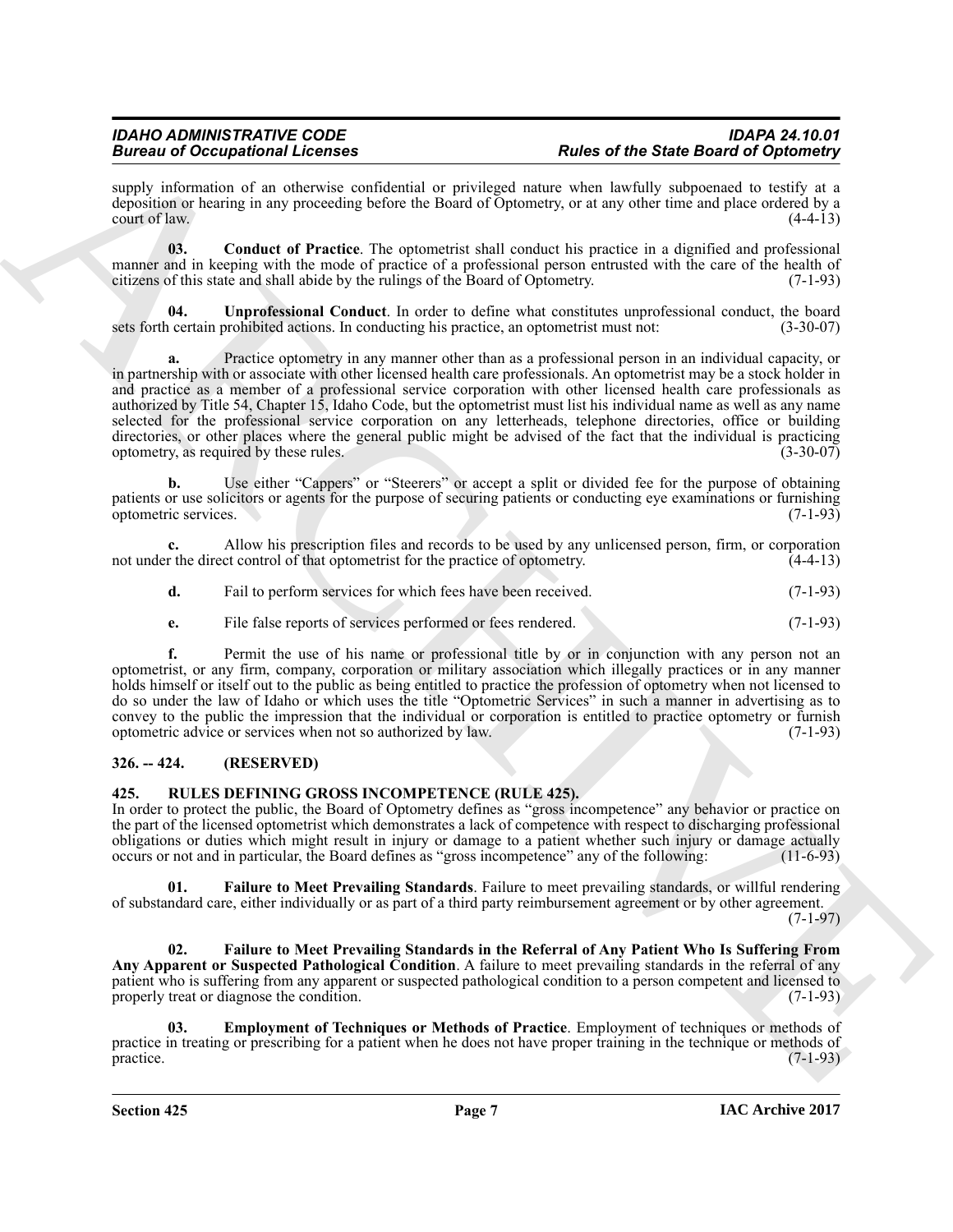<span id="page-7-8"></span>**04. Failure to Advise Patient of Possible Danger When a Lens Not Meeting Impact Resistance Standards of F.D.A**. Failure to advise his patient of possible danger when a lens does not meet impact resistance standards of F.D.A. Regulation, 21 CFR 801.410, and is provided to the patient. (4-4-13) standards of F.D.A. Regulation, 21 CFR  $801.410$ , and is provided to the patient.

<span id="page-7-9"></span>**05.** Failure to Provide Follow-Up Care. Failure to provide follow-up care according to prevailing standards. (11-6-93) standards. (11-6-93)

<span id="page-7-6"></span>**06. Displaying Gross Ignorance or Demonstrating Gross Inefficiency**. Displaying gross ignorance or demonstrating gross inefficiency in the care of a patient.

<span id="page-7-11"></span>**07. Failure to Verify the Specifications of All Lenses**. Failure to verify the specifications of all lenses provided by him.

<span id="page-7-7"></span>**08. Failing to Perform Tests and Record Findings**. In the course of an examination of a patient, failure to perform tests and record findings in a manner consistent with prevailing standards of optometric care.

(11-6-93)

<span id="page-7-15"></span><span id="page-7-12"></span>**09. Using Pharmaceutical Agents**. Using pharmaceutical agents in the practice of optometry without having attended sufficient training programs or schools and acquiring the knowledge necessary to use the drugs in a<br>(11-6-93) competent manner.

**Eurosis of Occupational Licensies**<br> **Eurosis of the State of Possible Durant with sales of the State Occupations**<br> **State of the Matter behavior in the State of Possible Durant with a tent state of the Matter Internet Eu 10. Illegal Prescription Sale, Administration, Distribution, or Use of Drugs**. Prescribing, selling, administering, distributing, giving, or using drugs legally classified. Prescribing, selling, administering, distributing, giving, or using drugs legally classified as a controlled substance or as an addictive or dangerous drug for other than accepted diagnostic or therapeutic purposes. (7-1-97) accepted diagnostic or therapeutic purposes.

<span id="page-7-5"></span>**11. Disciplinary Action or Sanctions**. Disciplinary action or sanctions taken by another state, jurisdiction, peer review body or a professional association or society against an optometrist for acts or conduct similar to acts or conduct which would constitute grounds for action as defined under "Rules of the Idaho Board of Optometry." (7-1-97) Optometry." (7-1-97)

<span id="page-7-13"></span>**12.** Sanitary Office. Failure to maintain sanitary office conditions, equipment, and use appropriate es and procedures. (4-4-13) techniques and procedures.

<span id="page-7-10"></span>**13. Failure to Release Prescription**. Failure to release either a spectacle or contact lens prescription as by Federal law. (3-29-10) required by Federal law.

<span id="page-7-14"></span>**14. Sufficient Training or Education**. Performing procedures without having successfully completed education, instruction or certification.

<span id="page-7-0"></span>**426. -- 449. (RESERVED)**

#### <span id="page-7-2"></span><span id="page-7-1"></span>**450. PRESCRIPTIONS FOR SPECTACLES AND CONTACT LENSES (RULE 450).**

Eyeglasses and contact lenses, including plano or cosmetic contact lenses, may only be dispensed upon a current prescription issued by an optometrist or medical physician. Every prescription written or issued by an optometrist practicing in Idaho shall contain at least the following information: (4-4-13)

<span id="page-7-4"></span>**01. Prescription for Spectacles**. Prescriptions for spectacles must contain the following: (7-1-93)

<span id="page-7-3"></span>**a.** Sphere, cylinder, axis, prism power and additional power, if applicable; and (3-30-07)

**b.** The standard expiration date of the prescription must be at least one (1) year from date the ion was originally issued. (3-29-10) prescription was originally issued.

**02. All Prescriptions for Rigid Contact Lenses**. All prescriptions for rigid contact lenses must contain at least the following information: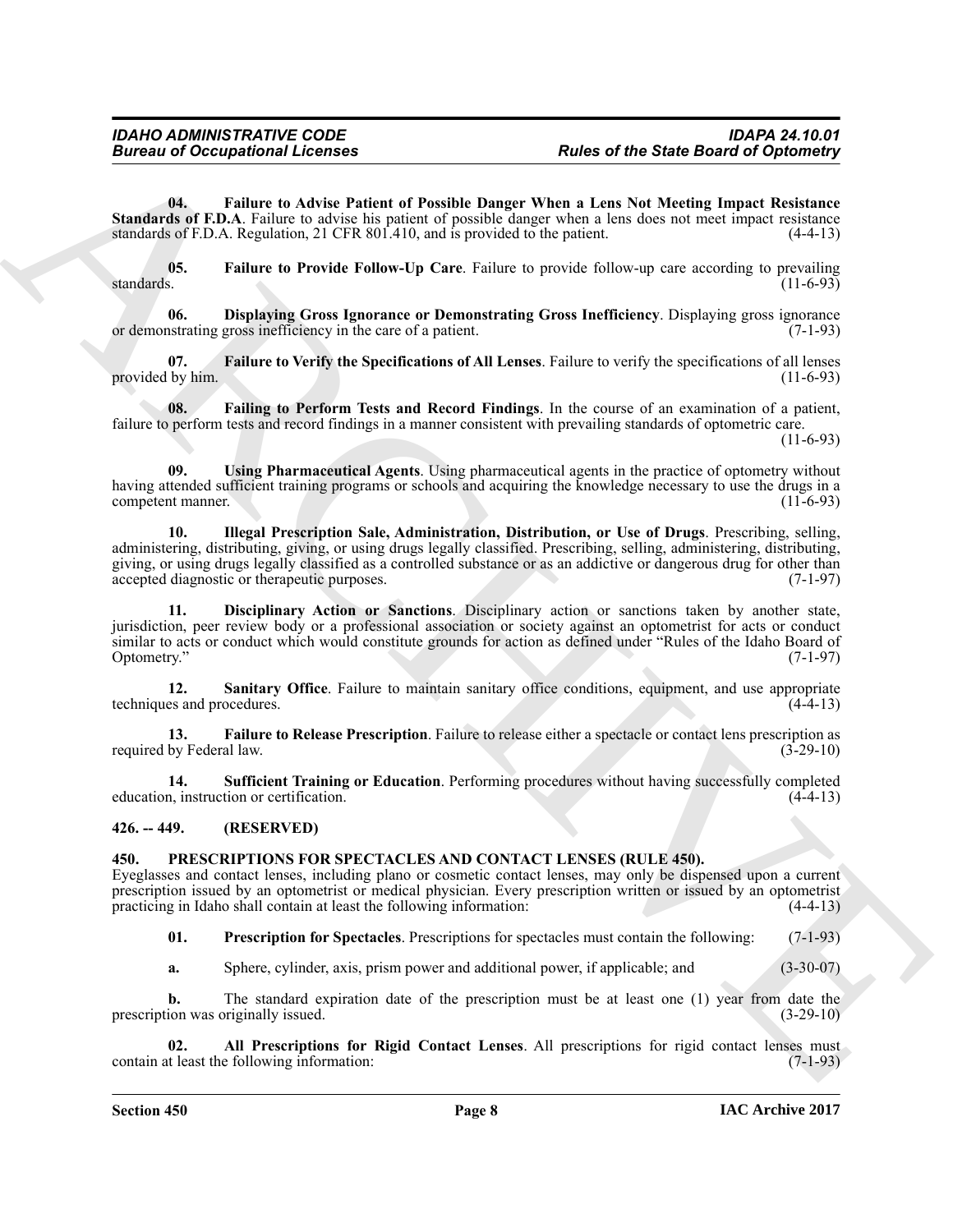<span id="page-8-4"></span>

| a. | Base curve:                        | $(7-1-93)$  |
|----|------------------------------------|-------------|
| b. | Lens manufacturer or "brand" name; | $(4-4-13)$  |
| c. | Overall diameter;                  | $(7-1-93)$  |
| d. | Lens material;                     | $(4-4-13)$  |
| e. | Power; and                         | $(3-30-07)$ |

|                          | <b>Bureau of Occupational Licenses</b>                                      | <b>Rules of the State Board of Optometry</b>                                                                                                                                                                                                                                                                                                                                                                                                                                                                                                                                           |
|--------------------------|-----------------------------------------------------------------------------|----------------------------------------------------------------------------------------------------------------------------------------------------------------------------------------------------------------------------------------------------------------------------------------------------------------------------------------------------------------------------------------------------------------------------------------------------------------------------------------------------------------------------------------------------------------------------------------|
| a.                       | Base curve;                                                                 | $(7-1-93)$                                                                                                                                                                                                                                                                                                                                                                                                                                                                                                                                                                             |
| b.                       | Lens manufacturer or "brand" name;                                          | $(4-4-13)$                                                                                                                                                                                                                                                                                                                                                                                                                                                                                                                                                                             |
| c.                       | Overall diameter;                                                           | $(7-1-93)$                                                                                                                                                                                                                                                                                                                                                                                                                                                                                                                                                                             |
| d.                       | Lens material;                                                              | $(4-4-13)$                                                                                                                                                                                                                                                                                                                                                                                                                                                                                                                                                                             |
| e.                       | Power; and                                                                  | $(3-30-07)$                                                                                                                                                                                                                                                                                                                                                                                                                                                                                                                                                                            |
| f.<br>medical condition. |                                                                             | The standard expiration date of the prescription must be at least one (1) year from date the<br>prescription was originally issued. A shorter prescription period may be allowed when based upon a documented<br>$(3-29-10)$                                                                                                                                                                                                                                                                                                                                                           |
| 03.                      | at least the following information:                                         | All Prescriptions for Soft Contact Lenses. All prescriptions for soft contact lenses must contain<br>$(7-1-93)$                                                                                                                                                                                                                                                                                                                                                                                                                                                                        |
| a.                       | Lens manufacturer or "brand" name;                                          | $(7-1-93)$                                                                                                                                                                                                                                                                                                                                                                                                                                                                                                                                                                             |
| $\mathbf{b}$ .           | Series or base curve;                                                       | $(7-1-93)$                                                                                                                                                                                                                                                                                                                                                                                                                                                                                                                                                                             |
| c.                       | Power;                                                                      | $(7-1-93)$                                                                                                                                                                                                                                                                                                                                                                                                                                                                                                                                                                             |
| d.                       | Diameter, if applicable;                                                    | $(7-1-93)$                                                                                                                                                                                                                                                                                                                                                                                                                                                                                                                                                                             |
| e.                       | Color, if applicable; and                                                   | $(7-1-93)$                                                                                                                                                                                                                                                                                                                                                                                                                                                                                                                                                                             |
|                          |                                                                             | The standard expiration date of the prescription is one (1) year from date the prescription was<br>originally issued. A shorter prescription period may be allowed when based upon a documented medical condition.<br>$(3-29-10)$                                                                                                                                                                                                                                                                                                                                                      |
| 04.                      | prescription without the prescribing doctor's consent.                      | Alteration of Prescriptions. A person may not alter the specifications of an ophthalmic lens<br>$(4-4-13)$                                                                                                                                                                                                                                                                                                                                                                                                                                                                             |
| 05.                      |                                                                             | Expired Contact Lens Prescription. A person may not fill an expired contact lens prescription.<br>$(4-4-13)$                                                                                                                                                                                                                                                                                                                                                                                                                                                                           |
| 06.                      | <b>Fitting and Dispensing Contact Lenses.</b>                               | $(4-4-13)$                                                                                                                                                                                                                                                                                                                                                                                                                                                                                                                                                                             |
| a.                       | Contact lenses may be fitted only by an optometrist, or licensed physician. | $(4-4-13)$                                                                                                                                                                                                                                                                                                                                                                                                                                                                                                                                                                             |
| b.                       | issued by an optometrist or licensed physician.                             | An ophthalmic dispenser may dispense contact lenses on a fully written contact lens prescription<br>$(4-4-13)$                                                                                                                                                                                                                                                                                                                                                                                                                                                                         |
|                          | lens prescription remains professionally responsible to the patient.        | Notwithstanding Subsection 450.05.b., an optometrist, or licensed physician who issues a contact<br>$(4-4-13)$                                                                                                                                                                                                                                                                                                                                                                                                                                                                         |
| $451. - 474.$            | (RESERVED)                                                                  |                                                                                                                                                                                                                                                                                                                                                                                                                                                                                                                                                                                        |
| 475.                     | PATIENTS RECORDS (RULE 475).                                                |                                                                                                                                                                                                                                                                                                                                                                                                                                                                                                                                                                                        |
| 01.                      |                                                                             | Optometrist Shall Keep a Complete Record of All Patients Examined. Every optometrist<br>practicing in the state of Idaho shall keep a complete record of all patients examined by him or for whom he has<br>adapted optical accessories, including copies of prescriptions issued to the patient and copies of statements of charges<br>delivered or provided to the patient. All such records shall be maintained in an orderly and accessible manner and<br>place and shall be maintained for at least five (5) years following the optometrist's last professional contact with the |

<span id="page-8-7"></span><span id="page-8-6"></span><span id="page-8-5"></span>

| <b>Fitting and Dispensing Contact Lenses.</b> |  | $(4-4-13)$ |
|-----------------------------------------------|--|------------|
|                                               |  |            |

### <span id="page-8-0"></span>**451. -- 474. (RESERVED)**

### <span id="page-8-3"></span><span id="page-8-2"></span><span id="page-8-1"></span>**475. PATIENTS RECORDS (RULE 475).**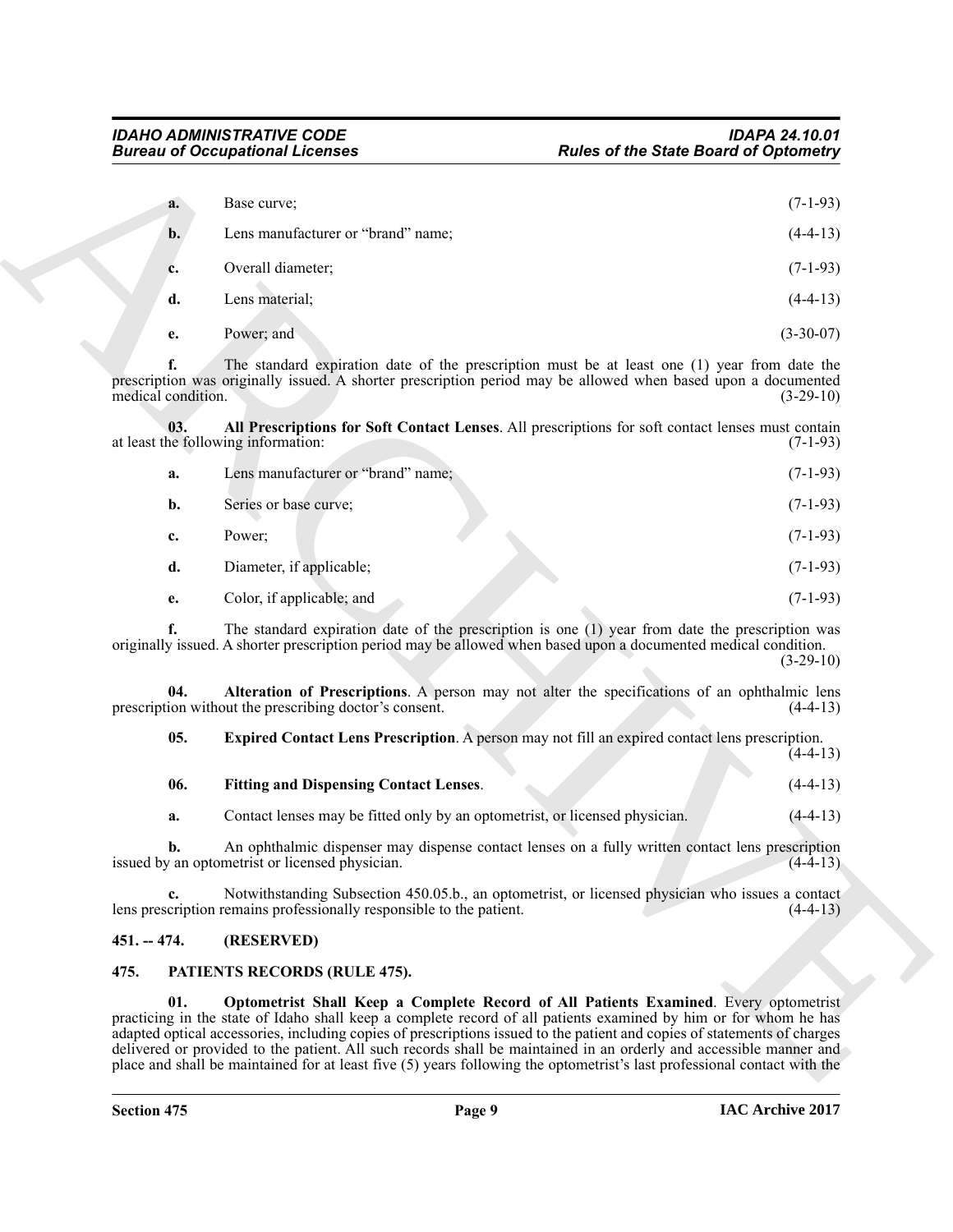#### <span id="page-9-14"></span><span id="page-9-13"></span><span id="page-9-0"></span>**476. -- 499. (RESERVED)**

#### <span id="page-9-15"></span><span id="page-9-1"></span>**500. PRECEPTORSHIP PROGRAM (RULE 500).**

#### <span id="page-9-2"></span>**501. -- 524. (RESERVED)**

#### <span id="page-9-11"></span><span id="page-9-10"></span><span id="page-9-3"></span>**525. GENERAL RULES (RULE 525).**

|                   | <b>Bureau of Occupational Licenses</b>                                        | <b>Rules of the State Board of Optometry</b>                                                                                                                                                                                                                                                                                                                                                                                                                           |            |
|-------------------|-------------------------------------------------------------------------------|------------------------------------------------------------------------------------------------------------------------------------------------------------------------------------------------------------------------------------------------------------------------------------------------------------------------------------------------------------------------------------------------------------------------------------------------------------------------|------------|
|                   | in the handling of the patient's affairs.                                     | patient. Failure to maintain such records is deemed to be unprofessional conduct and constitutes gross incompetence                                                                                                                                                                                                                                                                                                                                                    | $(7-1-93)$ |
| 02.               | presentation at a deposition or hearing authorized by the Board of Optometry. | <b>Prescription Files</b> . The prescription files and all records pertaining to the practice of optometry<br>shall be maintained as the sole property of the optometrist and not be distributed to any unlicensed person except as<br>required by law or when lawfully subpoenaed in a criminal or civil proceeding in court, or subpoenaed for                                                                                                                       | $(7-1-93)$ |
| 03.               | stored in an area inaccessible to patients.                                   | Storage of Patient Records. Storage of patient records must be in compliance with rules in<br>accordance with Health Insurance Portability and Accountability Act (HIPAA) including that patient records must be                                                                                                                                                                                                                                                       | $(4-4-13)$ |
| $476. - 499.$     | (RESERVED)                                                                    |                                                                                                                                                                                                                                                                                                                                                                                                                                                                        |            |
| 500.              | PRECEPTORSHIP PROGRAM (RULE 500).                                             | An optometrist may use a student of optometry in his office under his direct supervision for educational purposes.                                                                                                                                                                                                                                                                                                                                                     | $(7-1-93)$ |
| $501. - 524.$     | (RESERVED)                                                                    |                                                                                                                                                                                                                                                                                                                                                                                                                                                                        |            |
| 525.              | <b>GENERAL RULES (RULE 525).</b>                                              |                                                                                                                                                                                                                                                                                                                                                                                                                                                                        |            |
| 01.               | or be engaged as a staff optometrist for an administrator for:                | Engaging as an Advisor or Staff Optometrist. An optometrist may be engaged as an advisor for                                                                                                                                                                                                                                                                                                                                                                           | $(7-1-93)$ |
| a.                |                                                                               | Industrial plants where industrial vision programs are being, or have been instituted.                                                                                                                                                                                                                                                                                                                                                                                 | $(7-1-93)$ |
| b.<br>government. |                                                                               | Health programs sponsored or funded by any agency or municipal county, state or federal                                                                                                                                                                                                                                                                                                                                                                                | $(7-1-93)$ |
| c.                | Research organizations or educational institutions.                           |                                                                                                                                                                                                                                                                                                                                                                                                                                                                        | $(7-1-93)$ |
| d.                | Insurance companies.                                                          |                                                                                                                                                                                                                                                                                                                                                                                                                                                                        | $(7-1-93)$ |
| e.                | Hospitals.                                                                    |                                                                                                                                                                                                                                                                                                                                                                                                                                                                        | $(7-1-93)$ |
| f.                | Ophthalmologists.                                                             |                                                                                                                                                                                                                                                                                                                                                                                                                                                                        | $(7-1-93)$ |
|                   | needs of the employees of such corporation and their families.                | Corporations where the optometrist's full time is engaged by the corporation to care for the visual                                                                                                                                                                                                                                                                                                                                                                    | $(7-1-93)$ |
| 02.               | practice in his own office.                                                   | Professional Responsibilities. Provided, however, that in acting in the capacity of consultant,<br>advisor, or staff optometrists, the optometrist shall at all times remain cognizant of his professional responsibilities<br>and shall with demeanor, decorum and determination retain his right of independent professional judgment and title<br>in all situations and circumstances and in a manner similar to that which he would exercise if he were engaged in | $(7-1-93)$ |
| $526. - 574.$     | (RESERVED)                                                                    |                                                                                                                                                                                                                                                                                                                                                                                                                                                                        |            |
| 575.              | FEES (RULE 575).                                                              |                                                                                                                                                                                                                                                                                                                                                                                                                                                                        |            |
| 01.               |                                                                               | Annual Renewal Fee. Annual renewal fee for license - seventy-five dollars (\$75).                                                                                                                                                                                                                                                                                                                                                                                      | $(7-1-97)$ |
| 02.               | Annual Fund Fee. Annual fund fee - seventy-five dollars (\$75).               |                                                                                                                                                                                                                                                                                                                                                                                                                                                                        | $(4-4-13)$ |
|                   |                                                                               |                                                                                                                                                                                                                                                                                                                                                                                                                                                                        |            |

#### <span id="page-9-12"></span><span id="page-9-5"></span><span id="page-9-4"></span>**526. -- 574. (RESERVED)**

<span id="page-9-9"></span><span id="page-9-8"></span><span id="page-9-7"></span><span id="page-9-6"></span>

| -01. | <b>Annual Renewal Fee.</b> Annual renewal fee for license - seventy-five dollars (\$75). | $(7-1-97)$ |
|------|------------------------------------------------------------------------------------------|------------|
| 02.  | <b>Annual Fund Fee.</b> Annual fund fee - seventy-five dollars (\$75).                   | $(4-4-13)$ |
| 03.  | <b>License Application Fee.</b> License application fee - one hundred dollars (\$100).   | $(7-1-93)$ |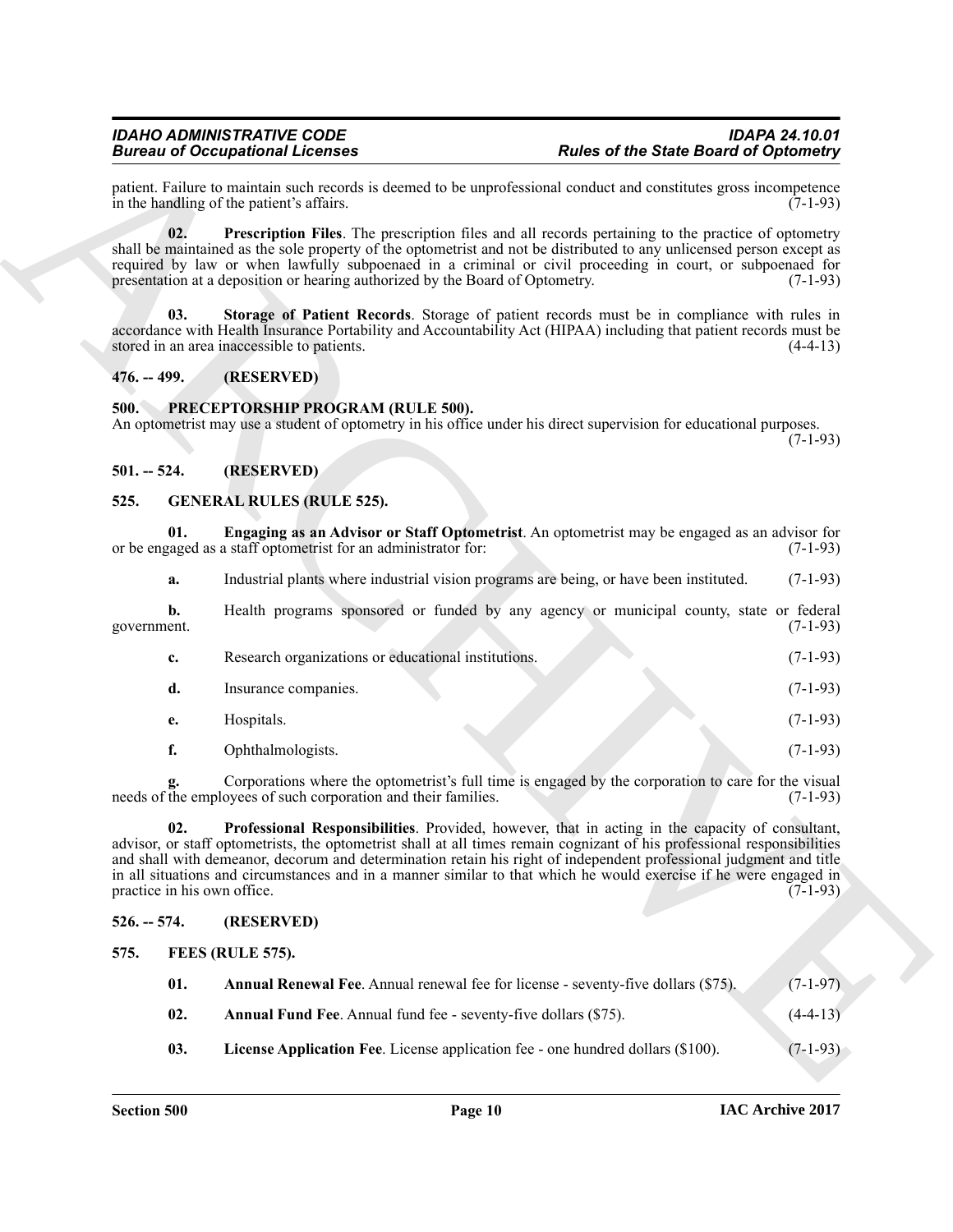**04. Certificate to Obtain and Use Pharmaceutical Agents Fee**. Certificate to obtain and use pharmaceutical agents fee - ten dollars  $(\$10)$ .

<span id="page-10-6"></span><span id="page-10-5"></span><span id="page-10-2"></span>**05. Reinstatement Fee**. Reinstatement fee is as provided in Section 67-2614, Idaho Code. (3-24-17)

#### <span id="page-10-0"></span>**576. -- 599. (RESERVED)**

#### <span id="page-10-1"></span>**600. BOARD CERTIFICATION OF OPTOMETRIST AUTHORIZED TO OBTAIN AND USE PHARMACEUTICAL AGENTS (RULE 600).**

<span id="page-10-3"></span>**01. The Right to Obtain and Use Topically Applied Diagnostic Pharmaceutical Agents**. The right to obtain and use topically applied diagnostic pharmaceutical agents for use in diagnosis of another in the practice of optometry as defined by Section 54-1501, Idaho Code, is subject to the following conditions set out below: (7-1-93)

**a.** Optometrists who have obtained a certificate from the Board of Optometry authorizing them to obtain and use topically applied diagnostic pharmaceutical agents shall obtain, from pharmacists licensed by the state of Idaho, or from any other source, and use only those agents listed below: (7-1-93) of Idaho, or from any other source, and use only those agents listed below:

i. All medications for use in the diagnosis of conditions of the human eye and/or eyelid. (4-4-13)

ii. All over-the-counter agents. (4-4-13)

iii. Such other diagnostic pharmaceutical agents as may be approved by the Board of Optometry.

 $(4-4-13)$ 

**b.** The Board of Optometry shall issue a certificate to obtain and use the diagnostic drugs specifically identified and listed in this rule to any optometrist licensed to practice in Idaho who complies with both the minimum educational requirements in the subject of general and ocular pharmacology and the minimum continuing educational requirements set out below: (7-1-93)

**Bureau of Consignment Licensis 4 Publish and Licensis 16 <b>Publish and Constrainers** publish and Constrainers and Constrainers and Constrainers and Constrainers and Constrainers and Constrainers and Constrainers and Con Each optometrist certified to obtain and use topically applied pharmaceutical agents shall have completed courses totaling fifty-five (55) hours of actual classroom instruction in general and ocular pharmacology and emergency medical care given by an institution approved by the Council on Post Secondary Accreditation of the U.S. Department of Education or an instructor accredited and employed by such institution and which have been approved by the Board of Optometry. (7-1-93) approved by the Board of Optometry.

Each optometrist certified to obtain and use topically applied pharmaceutical agents shall also have completed a refresher course in cardiopulmonary resuscitation (CPR), emergency medical care provided by the Emergency Medical Services Bureau, or equivalent program either approved or provided by the Board of Optometry, within a two (2) year period preceding issuance of the certificate by the Board of Optometry. (7-1-93) within a two (2) year period preceding issuance of the certificate by the Board of Optometry.

iii. In order to maintain the certificate issued by the Board, each certified optometrist must complete a refresher course in CPR described in Subsection 600.01.b.ii. above once during each two (2) year period following certification and shall list and describe the course attended and the dates of attendance upon a license renewal application form filed pursuant to Section 300.

**c.** In order to implement this rule, the Board of Optometry may designate and approve courses of instruction given by those institutions or instructors described in Subsection 600.01.b.i. above which may be necessary to provide practicing optometrists who have received less than fifty-five (55) hours of actual classroom instruction in general and ocular pharmacology in optometry school with the opportunity to meet the requirements of this rule. (7-1-93) this rule.  $(7-1-93)$ 

**02. The Right to Prescribe, Administer and Dispense Therapeutic Pharmaceutical Agents**. The right to prescribe, administer and dispense therapeutic pharmaceutical agents in the practice of optometry as defined by Section 54-1501, Idaho Code, is subject to the following conditions set out below: (11-6-93)

<span id="page-10-4"></span>**a.** Optometrists who have obtained a certificate from the Board of Optometry authorizing them to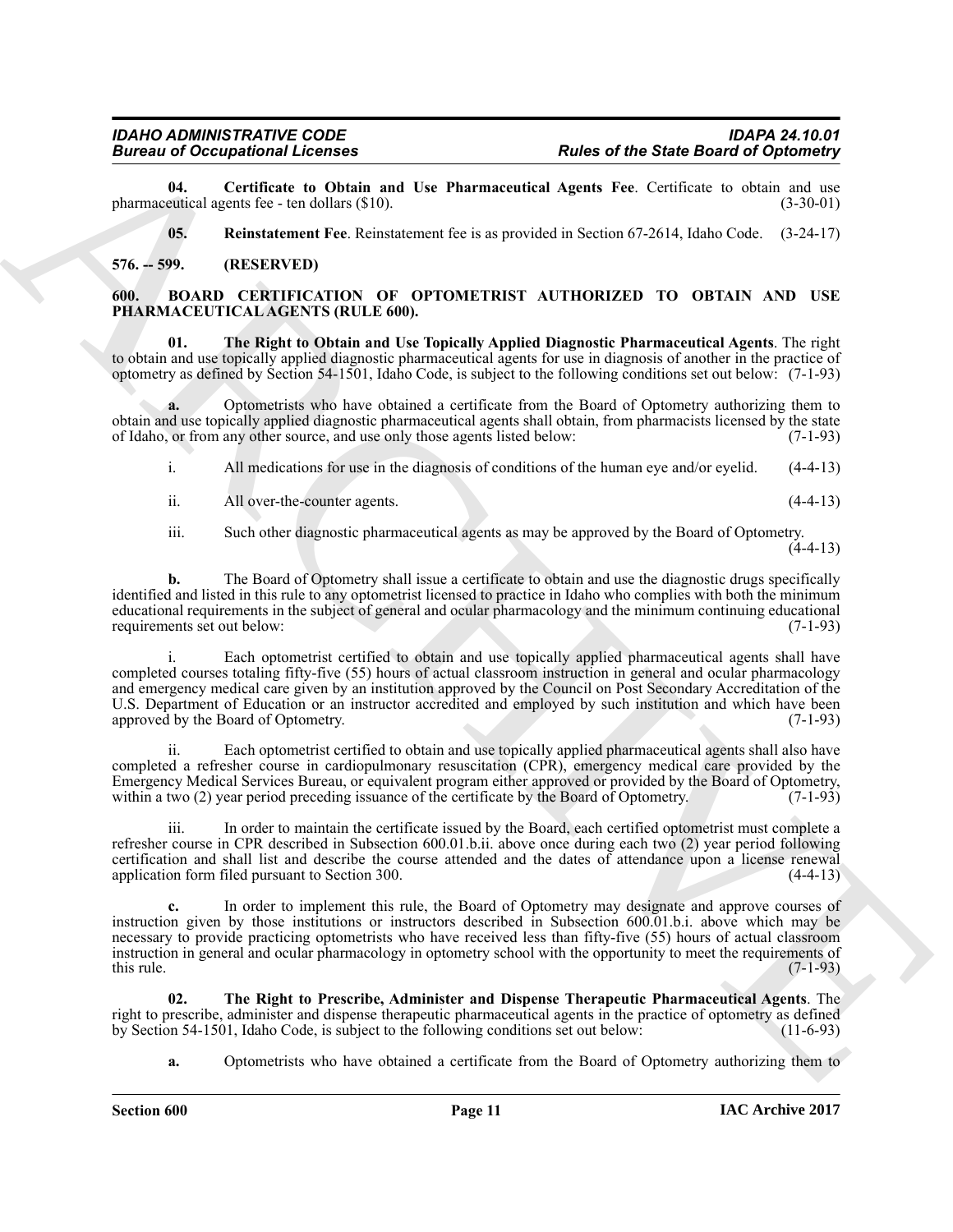prescribe, administer and dispense therapeutic pharmaceutical agents shall obtain, from pharmacists licensed by the State of Idaho, or from any other source, and use only those agents listed below: (11-6-93)

i. All medications for use in the treatment of the human eye and/or eyelid. (7-1-97) ii. All over-the-counter agents. (11-6-93)

iii. Such other therapeutic pharmaceutical agents as may be approved by the Board of Optometry.

 $(11-6-93)$ 

**b.** The Board of Optometry shall issue a certificate to prescribe, administer and dispense the therapeutic medications to any optometrist licensed to practice in Idaho who complies with Subsection 600.01 and both the minimum educational and clinical experience requirements in the subject of ocular pharmacology and therapeutics and the minimum continuing educational requirements set out below: (7-1-97) therapeutics and the minimum continuing educational requirements set out below:

Completion of a minimum of one hundred (100) hours of actual classroom and clinical instruction in ocular pharmacology and therapeutics courses given by an institution or organization approved by the Council on Post-Secondary Accreditation of the U.S. Department of Education, or an Instructor employed by such institution, which have been approved by the Board of Optometry. (7-1-93)

ii. Successful passage of the "Treatment and Management of Ocular Diseases" section of the optometrist examination approved by the Association of Regulatory Boards of Optometry, Inc. (ARBO) or its equivalent as approved by the Board.

#### <span id="page-11-0"></span>**601. -- 624. (RESERVED)**

### <span id="page-11-1"></span>**625. RULEMAKING HISTORY PRIOR TO JULY, 1993 (RULE 625).**

**Biomain of Occupation Reference control and the state of the State of the State Board of Optimizers<br>
Sources Labour is control and the three control and the state of the band of the state measure of the state of the band** As Amended July 30, 1978 As Amended March 16, 1981 As Amended January 7, 1982 As Amended February 1, 1985 Effective February 20, 1985 As Amended March 13, 1987 Effective March 30, 1987 Subsection 600.02. Adopted Emergency Effective September 1, 1987 Readopted January 11, 1988 Adopted by Emergency February 25, 1991, Effective March 18, l99l As Amended February 21, 1992 Effective March 12, 1992 (7-1-93)

<span id="page-11-2"></span>**626. -- 999. (RESERVED)**